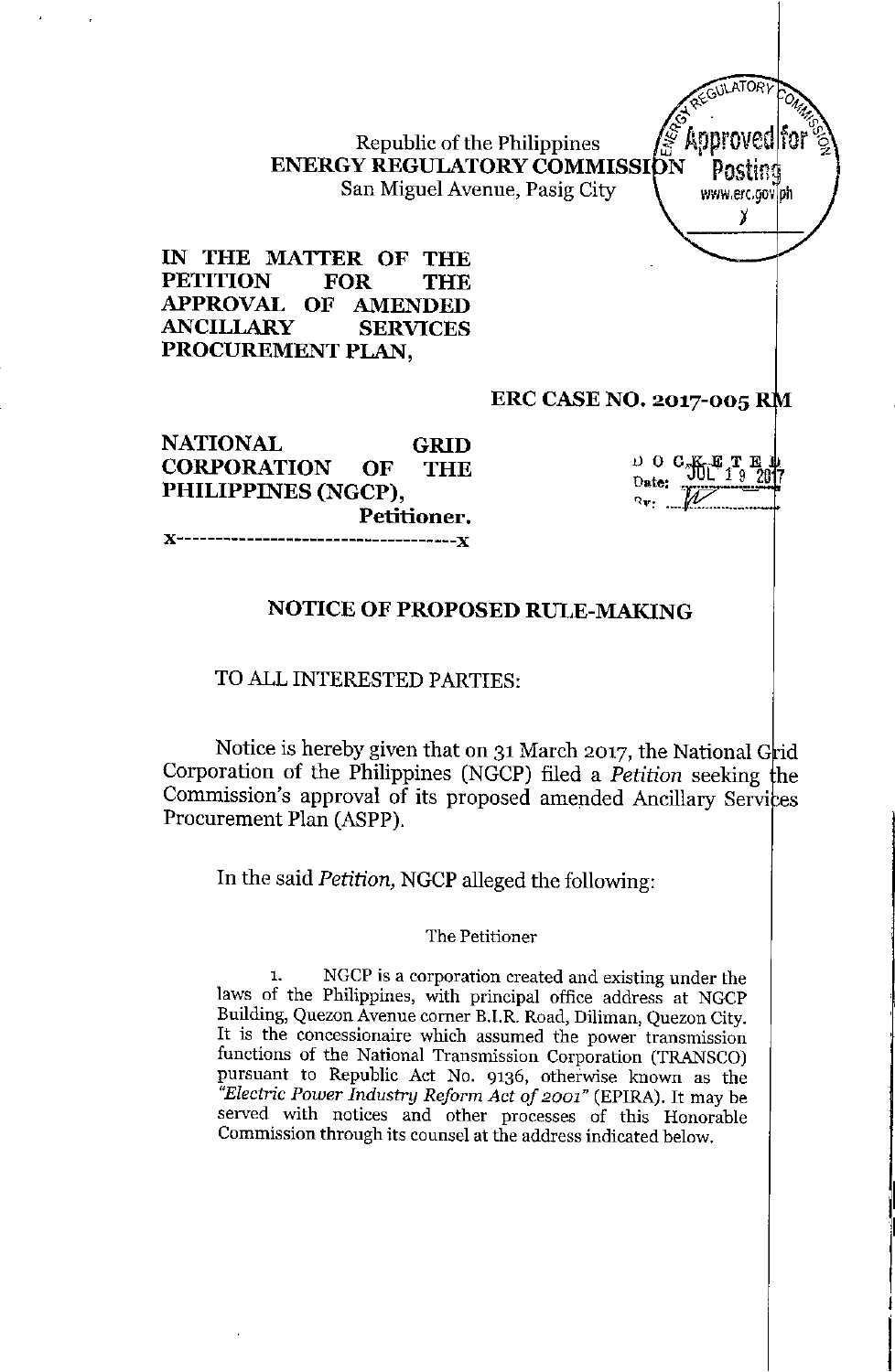## ERC CASE NO. 2017-005 RM NOTICE OF PROPOSED RULE-MAKING/ 17 JULY 2017 PAGE 2 OF 2

2. Pursuant to Republic Act No. 9511,' NGCP was granted the franchise to operate, manage and maintain, and in connection therewith, to engage in the business of conveying or transmitting electricity through a high-voltage back-bone system of interconnected transmission lines, substations and related facilities, system operations, and other activities that are necessary to support the safe and reliable operation of the transmission system<sup>2</sup> and is authorized to charge its customers at the rates approved by the Honorable Commission.

3. NGCP as System Operator is responsible for determining, acquiring, and dispatching the capacity needed to provide the Grid with Ancillary Services and for developing and proposing wheeling charges and ancillary service tariffs to the Honorable Commission.

#### Nature of the Petition

4. This is a petition for the amendment of the 2006 Ancillary Services Procurement Plan (filed under Section 37 of the EPlRA and Rule 21 of the Honorable Commission's Rules of Practice and Procedure), in order to reflect therein the new provisions on Ancillary Services under the Philippine Grid Code, 2016 Edition (2016 PGC).

#### Background

5. In December 2001, the Honorable Commission adopted the Philippine Grid Code (2001 PGC) through Resolution No. 115 wherein Section 7.3.1.2 thereof provides that *"(t)he System Operator shall be responsible for determining, acquiring, and dispatching the capacity needed to supply the required Grid Ancillary Services and for developing and proposing Wheeling Charges and Ancillary Service tariffs to the ERC".*

6. In compliance with the mandate to develop the rate mechanism for the procurement of ancillary services, National Transmission Corporation (TRANSCO), in August 2002 filed an Application entitled: *"In the Matter of the Application for the Proposed Rules, Terms and Conditions for Open Access Transmission Service (OATS) and Proposed Terms and Conditions of Ancillary Services,"* docketed as ERC Case No. 2002-253.

7. In a Decision dated 11 February 2004, the Honorable Commission approved the Open Access Transmission Service (2004 OATS) Rules. Modules D7.3 to D7.5 thereof provides:

*"D7.3 Ancillary Services Procurement Plan. The Ancillary Services Procurement Plan shall, for each Ancillary Service:*

I

<sup>&</sup>lt;sup>1</sup> An Act Granting the National Grid Corporation of the Philippines a Franchise to Engage in the Business of Conveying or Transmitting Electricity Through High-Voltage Back-bone System or Interconnected Transmission Lines, Substations and Related Facilities, and For Other Purposes; <sup>2</sup> Id, Section 1;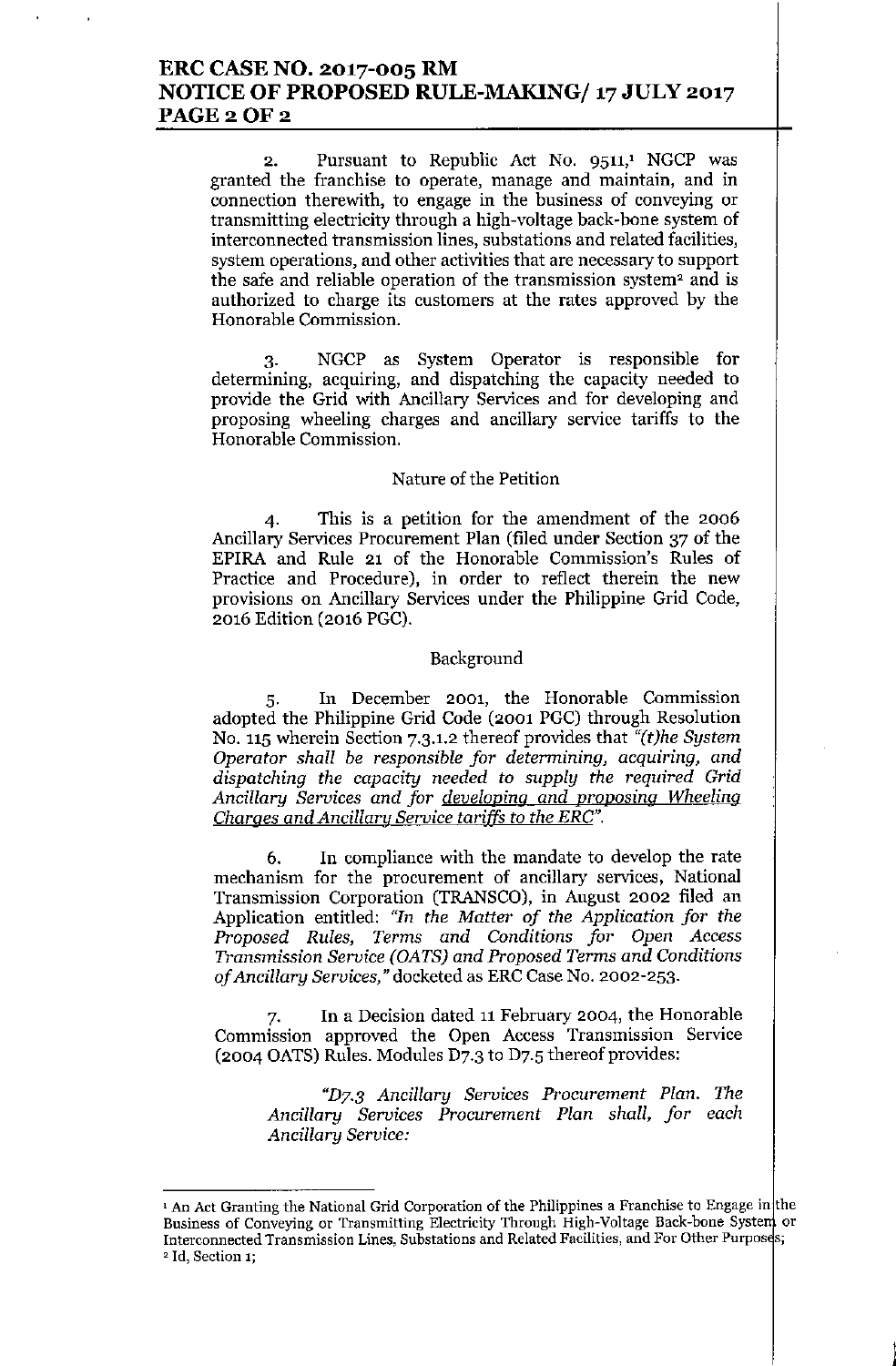### **ERC CASE NO. 2017-005 RM NOTICE OF PROPOSED RULE-MAKING/ 17JULY 2017 PAGE30F3**

*"a) Describe the Ancillary Service* in *sufficient detail such that the prospective providers of the service can determine whether they have the capability* to *provide the* service.

*"b) Specify the minimum technical requirements that plant and equipment providing Ancillary Services shall meet.*

*"c) Describe the tests that the System Operator shall use* to *verify that the plant and Equipment meet the minimum technical requirements.*

*"d) Specify the quantity* or *level of Ancillary Services required by the System Operator* to *meet the Power Quality and Reliability performance standards outlined* in *the* Grid *Code.*

*"e) Describe the reasoning* or *principles applied by the System Operator* **in** *determining the required quantity* or *level of Ancillary Services.*

*(fD7.4 Considerations. The Ancillary Services Procurement Plan shall outline the processes that the System Operator shall use to procure each Ancillary Service taking* into *account thefollowing:*

*"a) The System Operator shall use market mechanisms to procure each Ancillary Service whenever technology and transaction costs make this practical and efficient; and*

*"b) Until such time* **as** *ancillary service markets are developed, the System Operator shall use transparent processes which encourage all potential providers* **to** *compete* to *supply Ancillary Services required for the System Operator at the best economic cost; and*

**"c)** *Subsequent to the Spot Market Implementation Date, the processes and mechanisms contained* **in** *the WESM Rules.*

*"D7-5 ERC Approval. Every Ancillary Services Procurement Plan shall be approved by the ERC following its development by the System Operator in conjunction with the Grid Management Committee."* **(Underscoring ours)**

8. Thus, TRANSCO developed an ASPP which was **subsequently approved by the Honorable Commission through an** Order dated 29 March 2006 in ERC Case No. 2002-253RC.

9. The ASPP provides for, among others, the **Specification of Ancillary Services (Provision 3.1); Technical Requirements (Provision 3.2); and Required Levels of Ancillary** Services (Provision 3.3). In the ASPP, the Specification of Ancillary **Services are as follows:**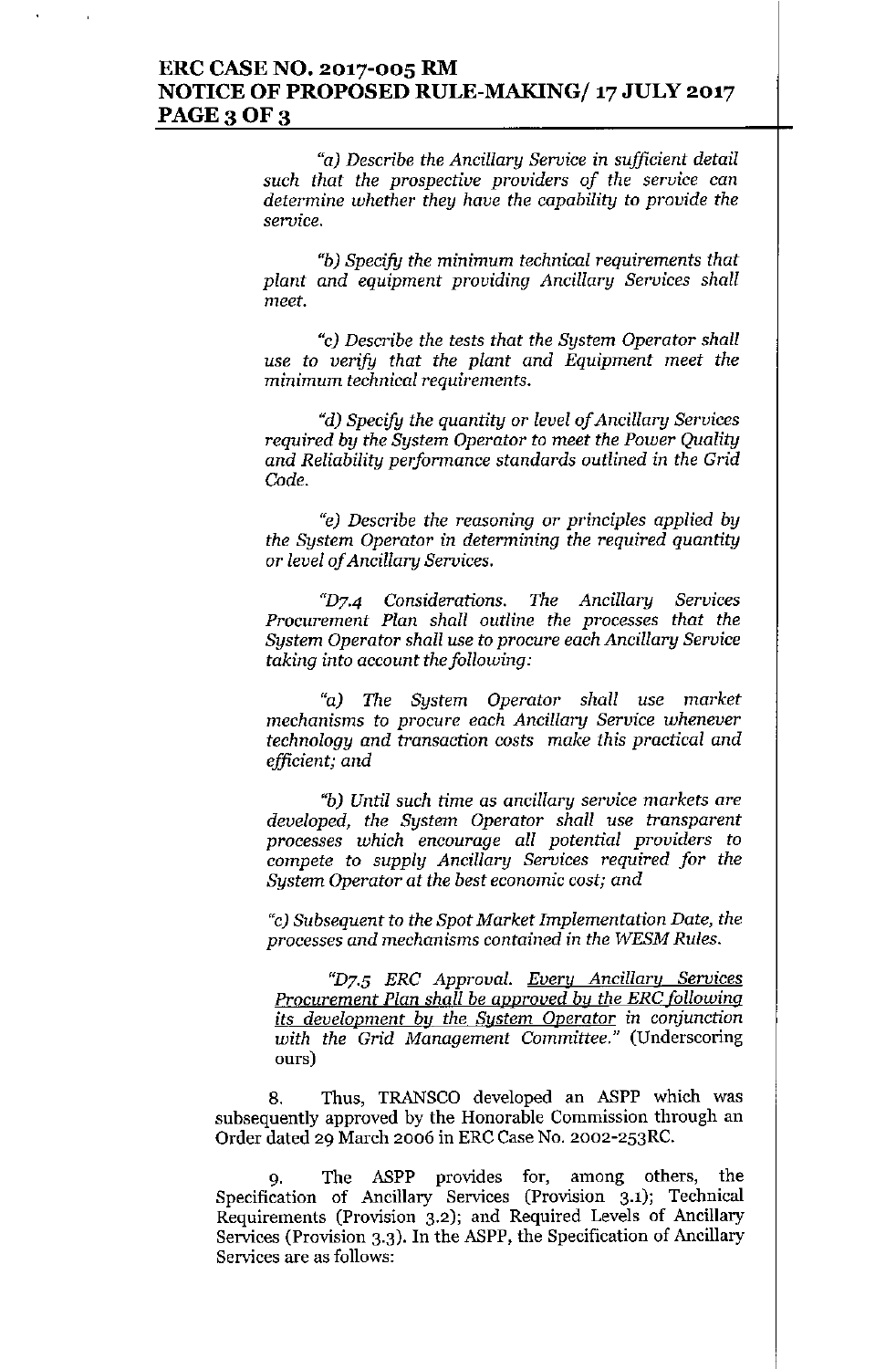### ERC CASE NO. 2017-005 RM NOTICE OF PROPOSED RULE-MAKING/ 17JULY 2017 PAGE 4 OF 4

a. *Load Following and Frequency Regulation -* Ancillary Services provides generating capacity necessary to adjust total system generation over short periods of time (e.g. minute by minute) to match system load changes that resulted from random fluctuations in the total Transmission System Load. This is to address the temporary variations in load and unintended fluctuation in generation. (3.1.1)

b. *Spinning Reserve Ancillary Service -* is the ability of a generating unit, to provide generating capacity necessary to respond immediately to infrequent, but usually large, failures of generating units and/or transmission tie lines. The generating units providing spinning reserve shall be on-line and synchronized to the Grid, operating below its maximum capability, and can automatically respond to change in frequency caused by a loss of large generating unit.  $(3.1.2.1)$ 

c. *Back-up Power Supply -* is sometimes called Cold Reserve or Supplemental Reserve. These are generating units that have fast start capability. It can synchronize within fifteen minutes upon advice of the Control Center and can provide additional energy to the system rapidly. Its capacity shall be sustainable for a minimum period of eight (8) hours.  $(3.1.2.2)$ 

d. *Reactive Power Support Ancillary Service -* is the capability of the generating unit to supply reactive power to, or absorb reactive power from the Transmission network in order to maintain the bus voltage within five percent (5%) of its nominal voltage. (3.1.3)

e. *Black Start Service -* The need for this Ancillary Service arises when event or significant incident will result in a Partial or Total System Blackout. This is the ability of the generating unit, without assistance from the Grid or other external power supply, to recover from a shutdown condition to an operating condition in order to energize the Grid and assist other generating units to start.

10. On 10 May 2006, TRANSCO filed an Application for the approval of the amendments/revisions of the 2004 OATS Rules docketed as ERC Case No. 2006-015RC. Said application was approved by the Honorable Commission with modifications in its Decision dated 13 December 2006 (now referred to as 2006 OATS Rules). Also, on 2 April 2007, the Honorable Commission approved the amendments to the 2001 PGC (PGC Amendment 1).

11. On 10 February 2009, the Honorable Commission issued a notice inviting all interested stakeholders to submit proposals for amendment and/or comments on the proposed amendments to the ASPP in order to reflect the 2006 OATS Rules and PGC Amendment 1in the ASPP. Expository presentations and public consultations were held on 17 to 20 February 2009. Thereafter, the Honorable Commission again issued several notices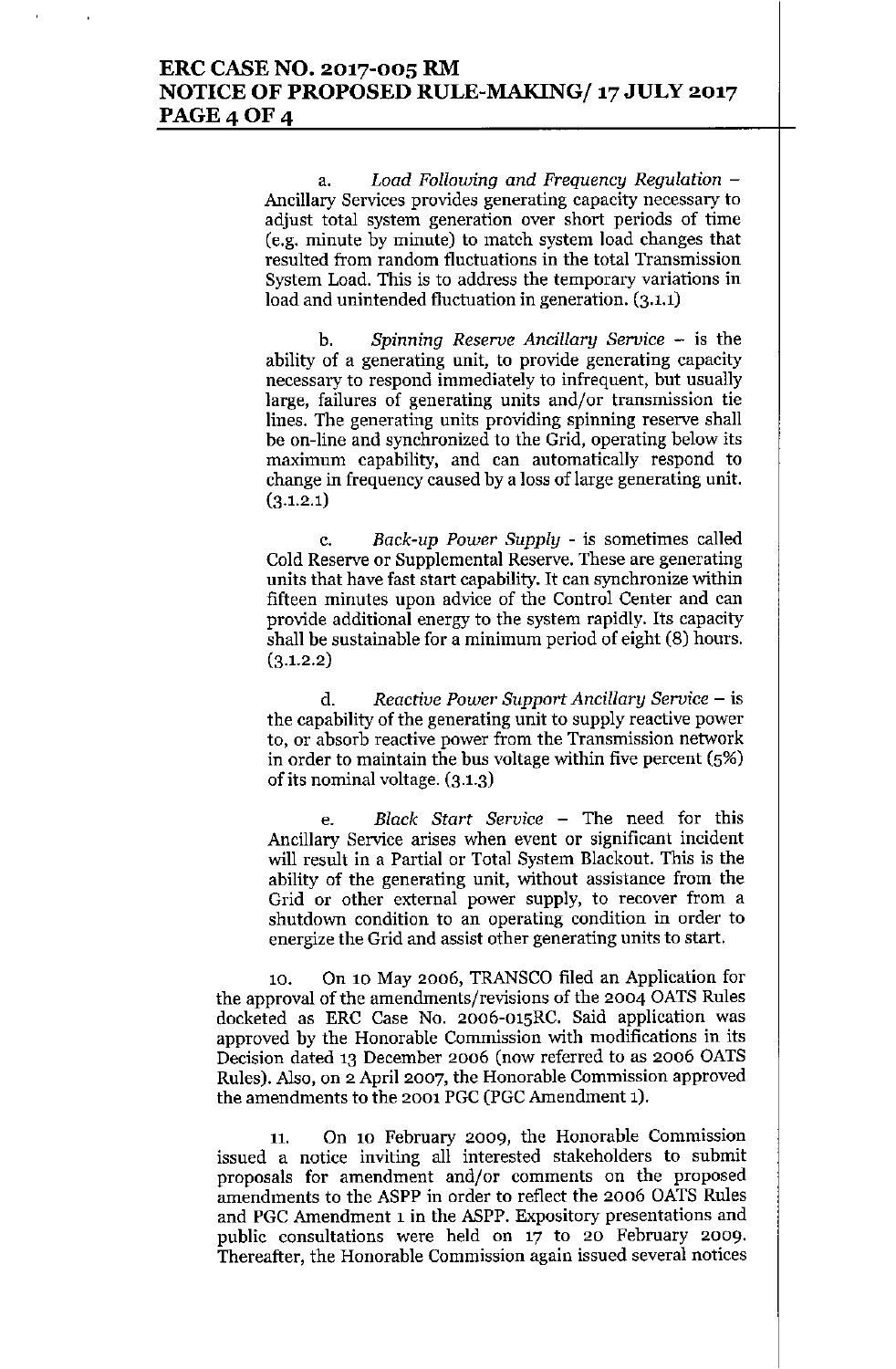# **ERC CASE NO. 2017-005 RM** , **NOTICE OF PROPOSED RULE-MAKING/ 17 JULY 2017 PAGE 5 OF 5**

**inviting interested stakeholders to submit comments and to attend the expository hearings and public consultation on the proposed amendments.**

12. On 5 October **2016,** the Honorable **Commission promulgated Resolution No. 22, Series of 2016, entitled: "A** *Resolution Approving the Publication of the Approved Philippine Grid Code, 2016 Edition"* (2016 PGC). The 2016 PGC adopted the **latest international standards and practices in the operation of ancillary services. As a consequence, there is now a need to amend** the ASPP in order to harmonize it with the 2016 PGC, particularly with Section GO 6.6 of the 2016 PGC.

13. **Thus, NGCP submits its proposed amendments to the** ASPP3.

#### **Brief Discussion**

14. **The current types of reserves and their order of** priority are found in Section 7.6.1 of the 2001 PGC (adopted in **Section 3.1 of the ASPP). However, these provisions were amended** in Sections 6.6.5, 6.6.6 and 6.6.7 of the 2016 PGC which developed **the new types of reserves and order of priority, as follows:**

| 2001 PGC                                    | 2016 PGC                |
|---------------------------------------------|-------------------------|
| Load Following & Frequency                  |                         |
| Regulation                                  | Secondary Reserve       |
| <b>Primary Response</b>                     |                         |
| • Secondary Response                        |                         |
| <b>Contingency Reserve</b>                  | Primary Reserve         |
| <b>Spinning Reserve</b>                     |                         |
| <b>Primary Response</b><br>н.               |                         |
| <b>Secondary Response</b><br>$\blacksquare$ | <b>Tertiary Reserve</b> |
| • Back-up Power Supply                      |                         |

15. Together with the **amendment** on the types of **reserves, the 2016 PGC also provides the respective modes and** frequency controls that must be reflected in the ASPP, as follows:

| Reserve                                     | Control Mode                                                                                                     | Function                                                                                                                                                                  |  |
|---------------------------------------------|------------------------------------------------------------------------------------------------------------------|---------------------------------------------------------------------------------------------------------------------------------------------------------------------------|--|
| Secondary<br>Reserve<br>(Section)<br>6.6.6) | The generating unit<br>providing secondary<br>reserve shall operate in<br><b>Automatic Generation</b><br>Control | To restore frequency from<br>quasi-steady state value as<br>established by the Primary<br><b>Response of Generating</b><br>Units back to the nominal<br>Frequency of 60Hz |  |
| Primary<br>Reserve<br>(Sections<br>6.6.5)   | The primary reserve<br>shall be provided by the<br>generating units<br>operating under<br>Governor Control Mode  | To replace the capacity lost<br>during contingent events                                                                                                                  |  |
| Tertiary                                    | The generating unit                                                                                              | The Tertiary Reserve shall be                                                                                                                                             |  |

<sup>3</sup> **NGCP opted to introduce amendments to the ASPP using the September 2009 draft of ASP** in **deference to the previous evaluations made by the Honorable Commission, and duly submi** ed **comments of the industry stakeholders.**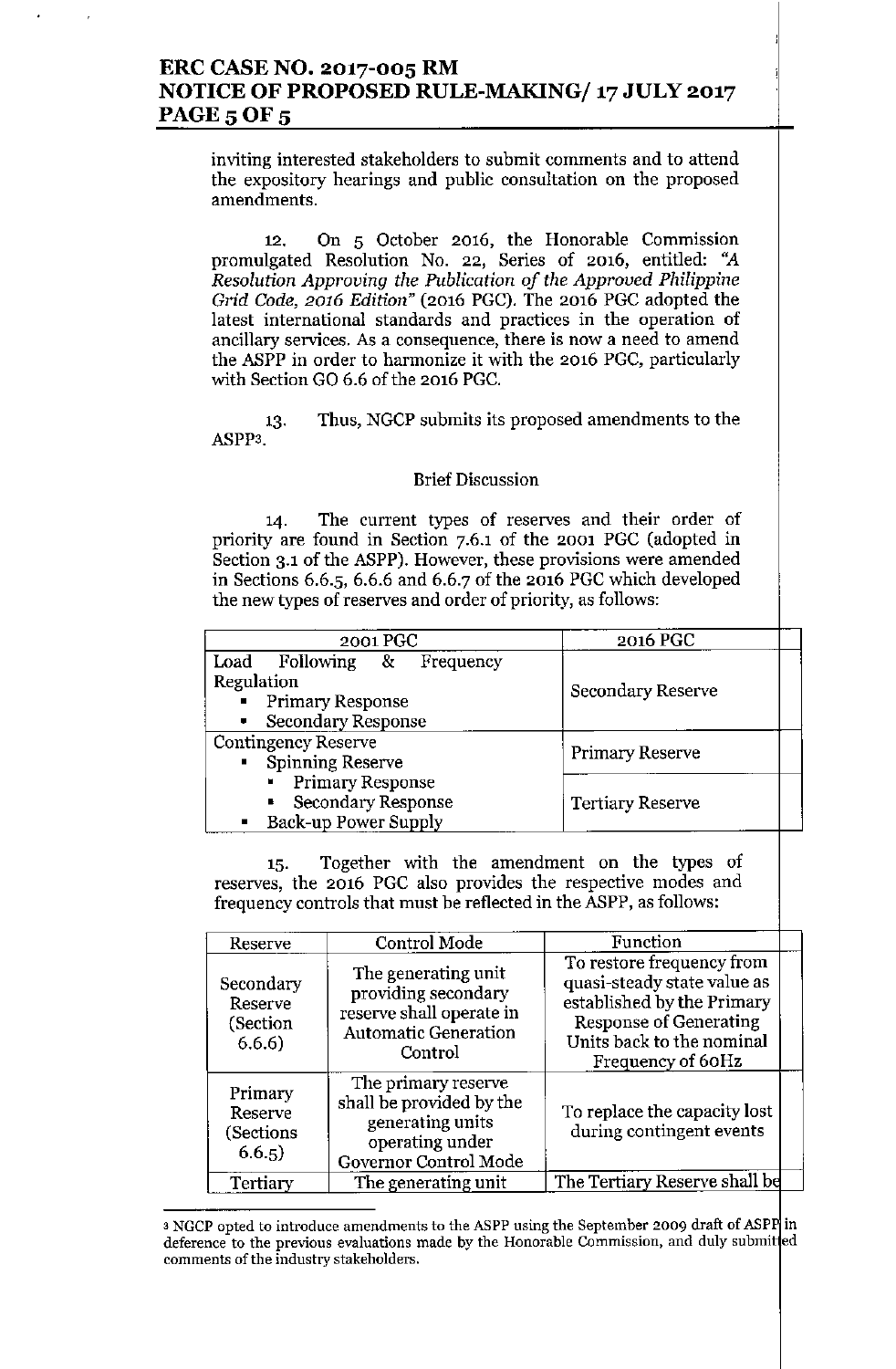### **ERC CASE NO. 2017-005 RM NOTICE OF PROPOSED RULE-MAKING/ 17JULY 2017 PAGE60F6**

| Reserve<br>(Section | providing tertiary<br>reserve shall connect | used in replenishing the<br>Secondary Reserve and in |
|---------------------|---------------------------------------------|------------------------------------------------------|
| 1.7)                | manually or                                 | the events enumerated in                             |
|                     | automatically.                              | Section 6.6.7.1                                      |

**16. Further, another new proVIsIon found In the 2016** .. . PGC that must be included in the ASPP is the Frequency Response Obligation (Section 6.6.3), which provides for the minimum Frequency Response that shall be maintained by the SO in the Grid, as follows:

|                                                    | Luzon | Visayas | Mindanao |  |
|----------------------------------------------------|-------|---------|----------|--|
| Staring Frequency(Hz)                              | 60    | 60      | 60       |  |
| Target Minimum Frequency (Hz)                      | 59.2  | 59.2    | 59.2     |  |
| Contingency Protection Criterion (MW)              | 600   | 150     | 160      |  |
| <b>Frequency Response Obligation</b><br>(MW/O.1Hz) | 75    | -20     | 20       |  |

**17. Moreover, NGCP moves for the inclusion of the following provisions:**

a. *On Procurement.* NGCP will procure the **ancillary services as follows:**

**i.** *Primary Reserve Ancillary Service and Secondary Reserve Ancillary Service -* **through a long term** ASPA which should not be included in the WESM Energy **and Reserve co-optimization;**

**ii.** *Tertiary Reserve Ancillary Service -* **through** ASPA or WESM Reserve Market which could be cooptimized with the energy market provided that there is **sufficient mitigating measure to prevent abuse of market power such as but not limited to secondary price cap for** reserves approved by the ERC;

**lll.** *Reactive Power Support and Black Start Ancillary Services -* through long term ASPA only; and

**b. On***Transition Period.*

All approved and existing ASPA shall remain in full **force and effect until their termination date, unless the accredited power plant of the AS Provider cannot comply** with the technical requirements provided in the 2016 PGc. Accordingly, the AS categories of the ASPA will be converted **as follows:**

- **1. Contingency Reserve - Primary Reserve;**
- **11. Dispatchable Reserve - Tertiary Reserve; and**
- **lll. Regulating Reserve - Secondary Reserve.**

**However, the AS Provider with an existing** ASP A **may** opt to renegotiate its offer in a new ASPA that will be filed to **the Honorable Commission for approval.**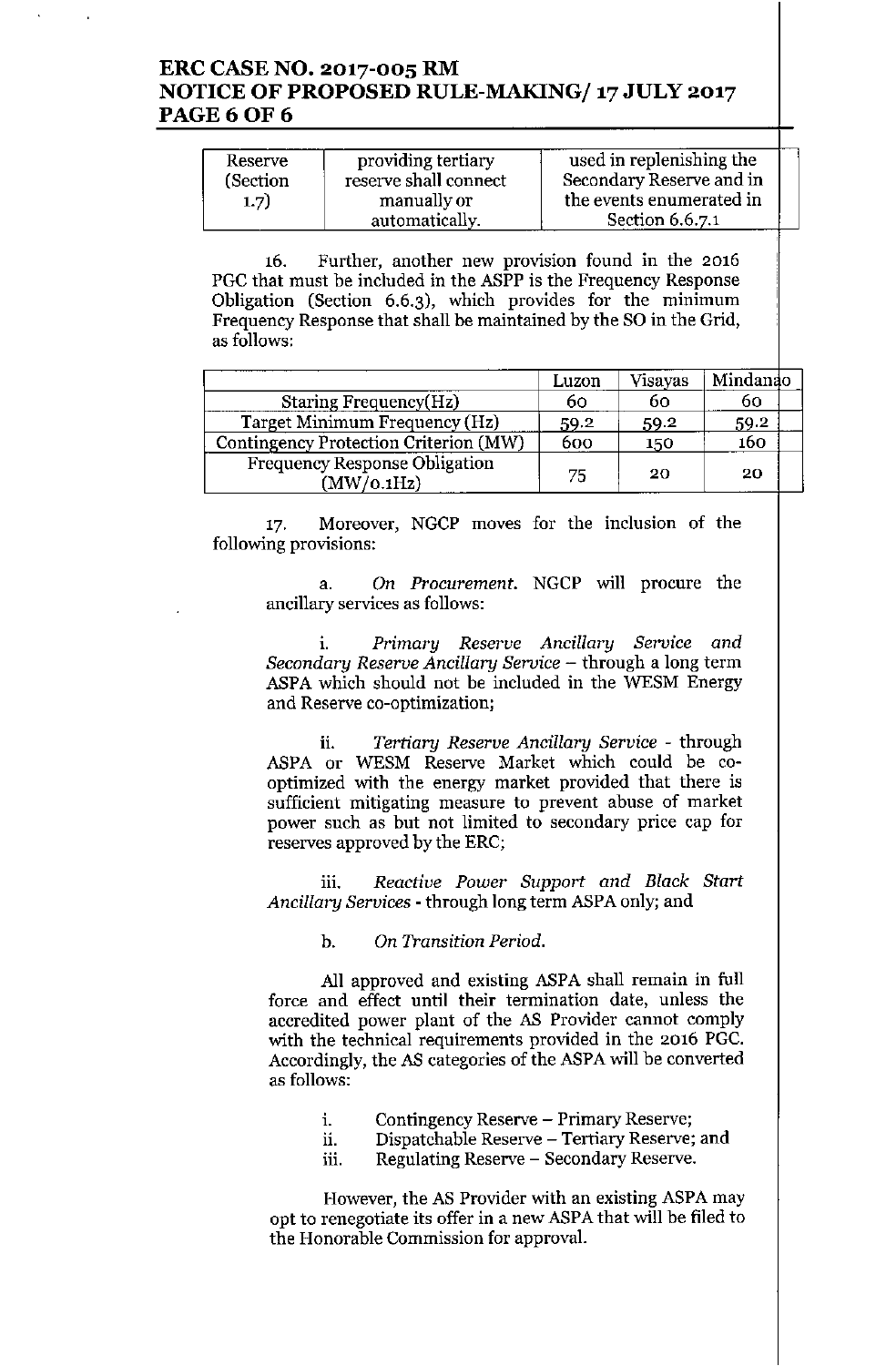# **ERC CASE NO. 2017-005 RM NOTICE OF PROPOSED RULE-MAKING/ 17 JULY 2017 PAGE 7 OF 7**

J.

A copy of the proposed amendments to the ASPP which **contains** the proposals of NGCP is attached as Annex "A."

#### PRAYER

ACCORDINGLY, NGCP respectfully prays for the Honorable **Commission to:**

1. EXERCISEits rule-making power under Section 37 of the EPIRA, and Rule 21 of its Rules of Practice and Procedure; and

2. APPROVE the proposed amendments to the ASPP, **after notice and public consultation.**

NGCP prays for other just and equitable relief under the **premIses.**

The Commission has set the said *Petition* for public consultation on the following dates:

| Date and Time                           | <b>Venue</b>                                                                                                    | Purpose                                                                                                  |  |
|-----------------------------------------|-----------------------------------------------------------------------------------------------------------------|----------------------------------------------------------------------------------------------------------|--|
| 7 August 2017<br>(Mon)<br>9:00 A.M.     | <b>ERC Hearing Room,</b><br>15 <sup>th</sup> Floor, Pacific<br>Center San Miguel<br>Avenue, Pasig City          | Determination of<br>compliance with the<br>jurisdictional<br>requirements and<br>expository presentation |  |
| 9 August 2017<br>(Wed)<br>9:00 A.M.     | Cebu Parklane Hotel<br><b>Archbishop Reyes</b><br>Avenue and Escario St.,<br>Cebu City                          | <b>Expository presentation</b>                                                                           |  |
| 11 August 2017<br>(Fri)<br>9:00 A.M.    | Marco Polo Davao<br>Claro M. Recto Street,<br>Davao City                                                        | <b>Expository presentation</b>                                                                           |  |
| 23 August 2017<br>(Wed)<br>9:00 A.M.    | Seda Atria Hotel<br>Donato Pison Avenue,<br>Brgy. San Rafael<br>Mandurriao, Iloilo City                         | Public consultation for<br>Western Visayas                                                               |  |
| 25 August 2017<br>(Fri)<br>9:00 A.M.    | Sabin Resort Hotel<br>Bantique, Ormoc, Leyte                                                                    | Public consultation for<br>Eastern Visayas                                                               |  |
| 30 August 2017<br>(Wed)<br>9:00 A.M.    | N Hotel<br>Kauswagan Highway<br>Cagayan de Oro City                                                             | Public consultation for<br>Western Mindanao                                                              |  |
| 6 September<br>2017 (Wed)<br>9:00 A.M.  | <b>Greenleaf Hotel</b><br>San Miguel Street,<br><b>General Santos City</b>                                      | Public consultation for<br>Southern Mindanao                                                             |  |
| 13 September<br>2017 (Wed)<br>9:00 A.M. | One Tagaytay Place<br><b>Hotel Suites</b><br>445 Tagaytay-Calamba<br>Road, Barrio Sungay<br>West, Tagaytay City | Public consultation for<br>Southern Luzon                                                                |  |